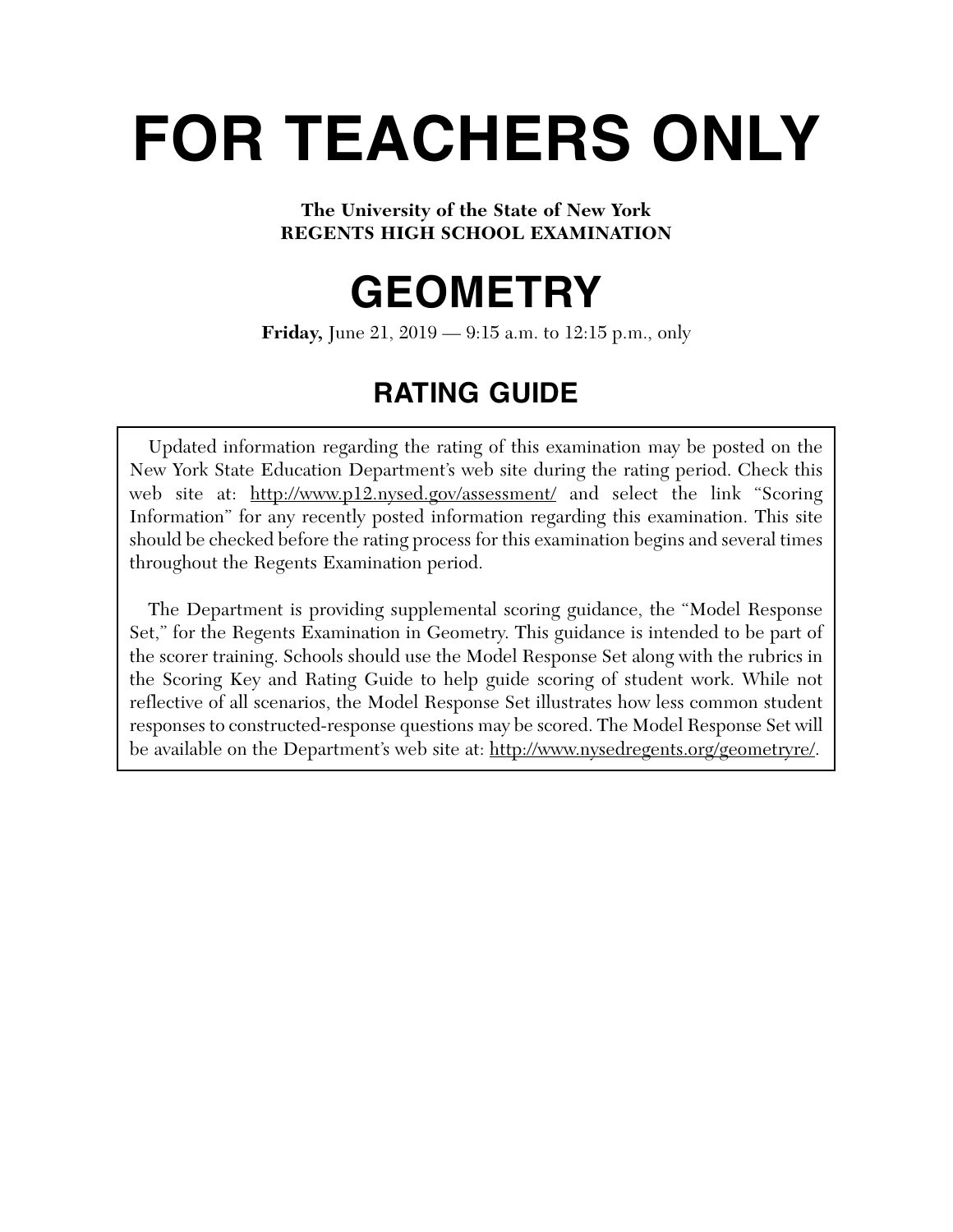| <b>Examination</b> | <b>Date</b>     | Question        | <b>Scoring</b> | Question               | <b>Credit</b>  | Weight |
|--------------------|-----------------|-----------------|----------------|------------------------|----------------|--------|
|                    |                 | <b>Number</b>   | Key            | <b>Type</b>            |                |        |
| Geometry           | June '19        | 1               | 4              | <b>MC</b>              | $\overline{2}$ | 1      |
| Geometry           | June '19        | $\mathbf{2}$    | 3              | МC                     | $\overline{2}$ | 1      |
| Geometry           | June '19        | 3               | $\overline{2}$ | МC                     | $\overline{2}$ | 1      |
| Geometry           | June '19        | 4               | 4              | МC                     | $\overline{2}$ | 1      |
| Geometry           | June '19        | 5               | 1              | МC                     | $\overline{2}$ | 1      |
| Geometry           | June '19        | 6               | $\overline{2}$ | <b>MC</b>              | $\overline{2}$ | 1      |
| Geometry           | June '19        | $\overline{7}$  | $\overline{2}$ | МC                     | $\overline{2}$ | 1      |
| Geometry           | June '19        | 8               | 4              | <b>MC</b>              | $\overline{2}$ | 1      |
| Geometry           | June '19        | 9               | $\overline{2}$ | МC                     | $\overline{2}$ | 1      |
| Geometry           | June '19        | 10              | 1              | МC                     | $\overline{2}$ | 1      |
| Geometry           | June '19        | 11              | 1              | МC                     | $\overline{2}$ | 1      |
| Geometry           | June '19        | 12              | 3              | МC                     | $\overline{2}$ | 1      |
| Geometry           | June '19        | 13              | 3              | <b>MC</b>              | $\overline{2}$ | 1      |
| Geometry           | June '19        | 14              | 4              | <b>MC</b>              | $\overline{2}$ | 1      |
| Geometry           | June '19        | 15              | $\overline{2}$ | <b>MC</b>              | $\overline{2}$ | 1      |
| Geometry           | June '19        | 16              | $\overline{2}$ | МC                     | $\overline{2}$ | 1      |
| Geometry           | June '19        | 17              | $\overline{2}$ | МC                     | $\overline{2}$ | 1      |
| Geometry           | June '19        | 18              | 1              | <b>MC</b>              | $\overline{2}$ | 1      |
| Geometry           | June '19        | 19              | 4              | $\overline{\text{MC}}$ | $\overline{2}$ | 1      |
| Geometry           | <b>June '19</b> | 20              | $\overline{4}$ | MC                     | $\overline{2}$ | 1      |
| Geometry           | June '19        | 21              | $\overline{2}$ | <b>MC</b>              | $\overline{2}$ | 1      |
| Geometry           | June '19        | 22              | 4              | МC                     | $\overline{2}$ | 1      |
| Geometry           | June '19        | $\overline{23}$ | 3              | МC                     | $\overline{2}$ | 1      |
| Geometry           | June '19        | $\overline{24}$ | $\overline{3}$ | MC                     | $\overline{2}$ | 1      |

#### The State Education Department / The University of the State of New York **Regents Examination in Geometry – June 2019 Scoring Key: Part I (Multiple-Choice Questions)**

### **Regents Examination in Geometry – June 2019 Scoring Key: Parts II, III, and IV (Constructed-Response Questions)**

| <b>Examination</b> | Date            | Question<br><b>Number</b> | <b>Scoring</b><br>Key | Question<br>Type | <b>Credit</b>  | Weight |
|--------------------|-----------------|---------------------------|-----------------------|------------------|----------------|--------|
| Geometry           | <b>June '19</b> | 25                        |                       | <b>CR</b>        | 2              |        |
| Geometry           | <b>June '19</b> | 26                        |                       | <b>CR</b>        | 2              |        |
| Geometry           | <b>June '19</b> | 27                        |                       | <b>CR</b>        | 2              |        |
| Geometry           | June '19        | 28                        |                       | <b>CR</b>        | 2              |        |
| Geometry           | <b>June '19</b> | 29                        |                       | <b>CR</b>        | $\overline{2}$ |        |
| Geometry           | June '19        | 30                        |                       | <b>CR</b>        | 2              |        |
| Geometry           | June '19        | 31                        |                       | <b>CR</b>        | 2              |        |
| Geometry           | <b>June '19</b> | 32                        |                       | <b>CR</b>        | 4              |        |
| Geometry           | <b>June '19</b> | 33                        |                       | <b>CR</b>        | 4              |        |
| Geometry           | June '19        | 34                        |                       | <b>CR</b>        | 4              |        |
| Geometry           | June '19        | 35                        |                       | <b>CR</b>        | 6              |        |

| Key                                  |
|--------------------------------------|
| $MC = Multiple-choice question$      |
| $CR = Constructed-response question$ |

The chart for determining students' final examination scores for the **June 2019 Regents Examination in Geometry** will be posted on the Department's web site at: http://www.p12.nysed.gov/assessment/ on the day of the examination. Conversion charts provided for the previous administrations of the Regents Examination in Geometry must NOT be used to determine students' final scores for this administration.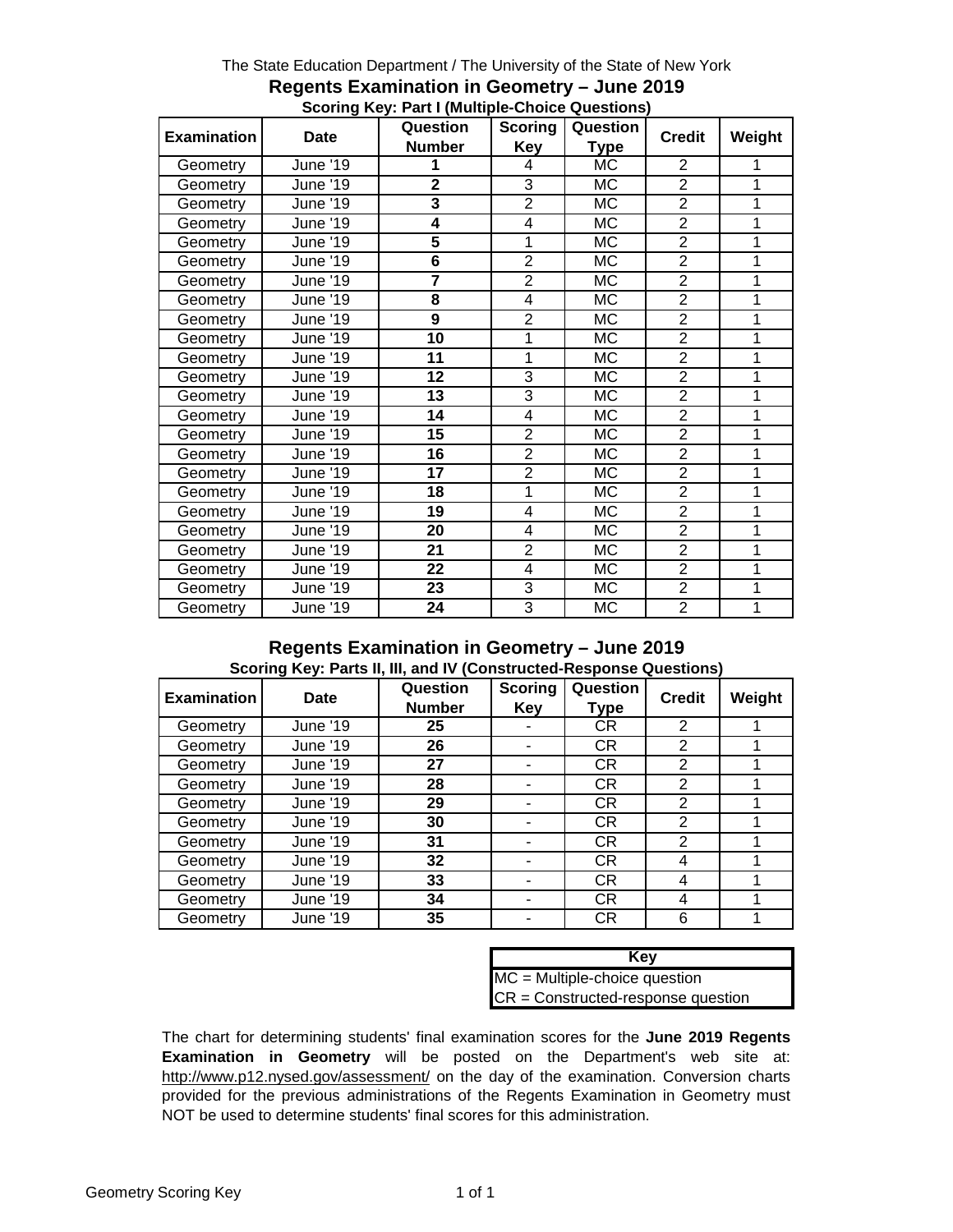# **Mechanics of Rating**

The following procedures are to be followed for scoring student answer papers for the Regents Examination in Geometry. More detailed information about scoring is provided in the publication *Information Booklet for Scoring the Regents Examination in Geometry*.

Do *not* attempt to correct the student's work by making insertions or changes of any kind. In scoring the constructed-response questions, use check marks to indicate student errors. Unless otherwise specified, mathematically correct variations in the answers will be allowed. Units need not be given when the wording of the questions allows such omissions.

Each student's answer paper is to be scored by a minimum of three mathematics teachers. No one teacher is to score more than approximately one-third of the constructedresponse questions on a student's paper. Teachers may not score their own students' answer papers. On the student's separate answer sheet, for each question, record the number of credits earned and the teacher's assigned rater/scorer letter.

# **Schools are not permitted to rescore any of the constructed-response questions on this exam after each question has been rated once, regardless of the final exam score. Schools are required to ensure that the raw scores have been added correctly and that the resulting scale score has been determined accurately.**

Raters should record the student's scores for all questions and the total raw score on the student's separate answer sheet. Then the student's total raw score should be converted to a scale score by using the conversion chart that will be posted on the Department's web site at: http://www.p12.nysed.gov/assessment/ on Friday, June 21, 2019. Because scale scores corresponding to raw scores in the conversion chart may change from one administration to another, it is crucial that, for each administration, the conversion chart provided for that administration be used to determine the student's final score. The student's scale score should be entered in the box provided on the student's separate answer sheet. The scale score is the student's final examination score.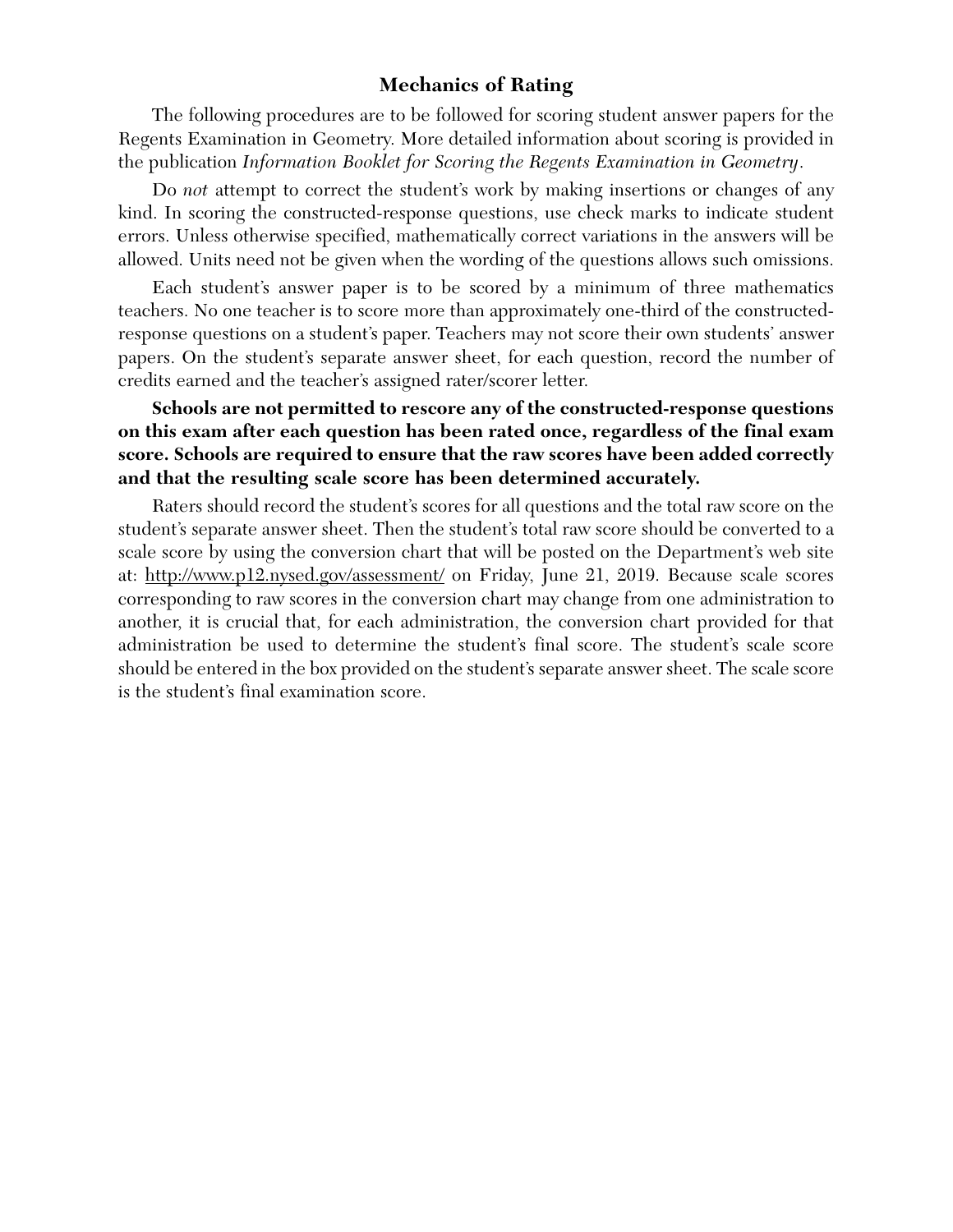# **General Rules for Applying Mathematics Rubrics**

#### **I. General Principles for Rating**

The rubrics for the constructed-response questions on the Regents Examination in Geometry are designed to provide a systematic, consistent method for awarding credit. The rubrics are not to be considered all-inclusive; it is impossible to anticipate all the different methods that students might use to solve a given problem. Each response must be rated carefully using the teacher's professional judgment and knowledge of mathematics; all calculations must be checked. The specific rubrics for each question must be applied consistently to all responses. In cases that are not specifically addressed in the rubrics, raters must follow the general rating guidelines in the publication *Information Booklet for Scoring the Regents Examination in Geometry*, use their own professional judgment, confer with other mathematics teachers, and/or contact the State Education Department for guidance. During each Regents Examination administration period, rating questions may be referred directly to the Education Department. The contact numbers are sent to all schools before each administration period.

#### **II. Full-Credit Responses**

A full-credit response provides a complete and correct answer to all parts of the question. Sufficient work is shown to enable the rater to determine how the student arrived at the correct answer.

When the rubric for the full-credit response includes one or more examples of an acceptable method for solving the question (usually introduced by the phrase "such as"), it does not mean that there are no additional acceptable methods of arriving at the correct answer. Unless otherwise specified, mathematically correct alternative solutions should be awarded credit. The only exceptions are those questions that specify the type of solution that must be used; e.g., an algebraic solution or a graphic solution. A correct solution using a method other than the one specified is awarded half the credit of a correct solution using the specified method.

#### **III. Appropriate Work**

*Full-Credit Responses:* The directions in the examination booklet for all the constructed-response questions state: "Clearly indicate the necessary steps, including appropriate formula substitutions, diagrams, graphs, charts, etc." The student has the responsibility of providing the correct answer *and* showing how that answer was obtained. The student must "construct" the response; the teacher should not have to search through a group of seemingly random calculations scribbled on the student paper to ascertain what method the student may have used.

*Responses With Errors:* Rubrics that state "Appropriate work is shown, but…" are intended to be used with solutions that show an essentially complete response to the question but contain certain types of errors, whether computational, rounding, graphing, or conceptual. If the response is incomplete; i.e., an equation is written but not solved or an equation is solved but not all of the parts of the question are answered, appropriate work has *not* been shown. Other rubrics address incomplete responses.

#### **IV. Multiple Errors**

*Computational Errors, Graphing Errors, and Rounding Errors:* Each of these types of errors results in a 1-credit deduction. Any combination of two of these types of errors results in a 2-credit deduction. No more than 2 credits should be deducted for such mechanical errors in a 4-credit question and no more than 3 credits should be deducted in a 6-credit question. The teacher must carefully review the student's work to determine what errors were made and what type of errors they were.

*Conceptual Errors:* A conceptual error involves a more serious lack of knowledge or procedure. Examples of conceptual errors include using the incorrect formula for the area of a figure, choosing the incorrect trigonometric function, or multiplying the exponents instead of adding them when multiplying terms with exponents.

If a response shows repeated occurrences of the same conceptual error, the student should not be penalized twice. If the same conceptual error is repeated in responses to other questions, credit should be deducted in each response.

For 4- and 6-credit questions, if a response shows one conceptual error and one computational, graphing, or rounding error, the teacher must award credit that takes into account both errors. Refer to the rubric for specific scoring guidelines.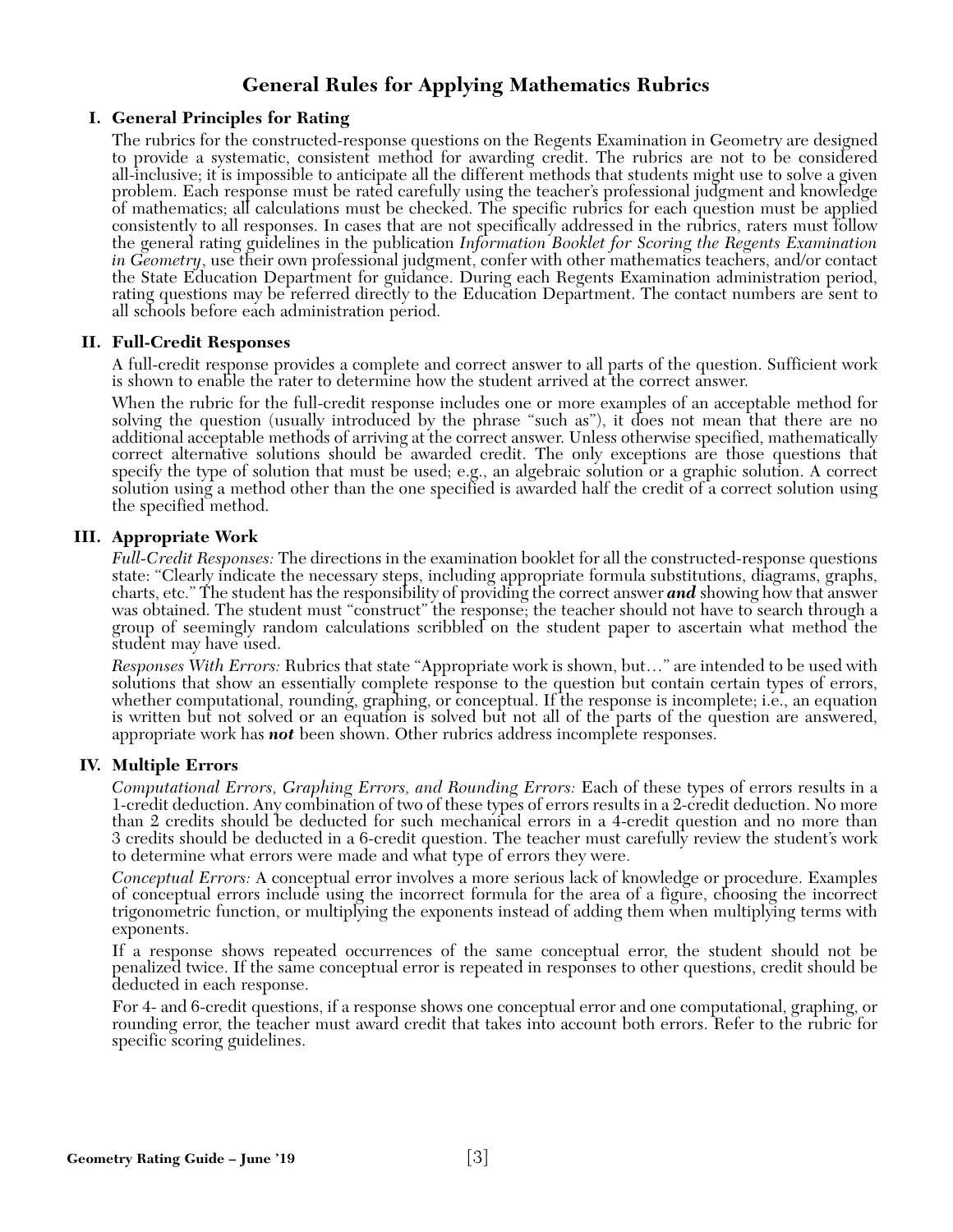# **Part II**

For each question, use the specific criteria to award a maximum of 2 credits. Unless otherwise specified, mathematically correct alternative solutions should be awarded appropriate credit.

- (25) **[2]** No is indicated, and a correct explanation is written.
	- **[1]** No, but the explanation is incomplete or partially correct.
	- **[0]** No, but the explanation is missing or incorrect.

#### *or*

- **[0]** A zero response is completely incorrect, irrelevant, or incoherent or is a correct response that was obtained by an obviously incorrect procedure.
- (26) **[2]** 25, and correct work is shown.
	- **[1]** Appropriate work is shown, but one computational or graphing error is made.

#### *or*

**[1]** Appropriate work is shown, but one conceptual error is made.

#### *or*

- **[1]** 25, but no work is shown.
- **[0]** Triangle *PQR* is graphed correctly, but no further correct work is shown.

#### *or*

- **[0]** A zero response is completely incorrect, irrelevant, or incoherent or is a correct response that was obtained by an obviously incorrect procedure.
- (27) **[2]** 27, and correct work is shown.
	- **[1]** Appropriate work is shown, but one computational or rounding error is made.

#### *or*

**[1]** Appropriate work is shown, but one conceptual error is made.

#### *or*

**[1]** A correct relevant trigonometric equation is written, but no further correct work is shown.

- **[1]** 27, but no work is shown.
- **[0]** A zero response is completely incorrect, irrelevant, or incoherent or is a correct response that was obtained by an obviously incorrect procedure.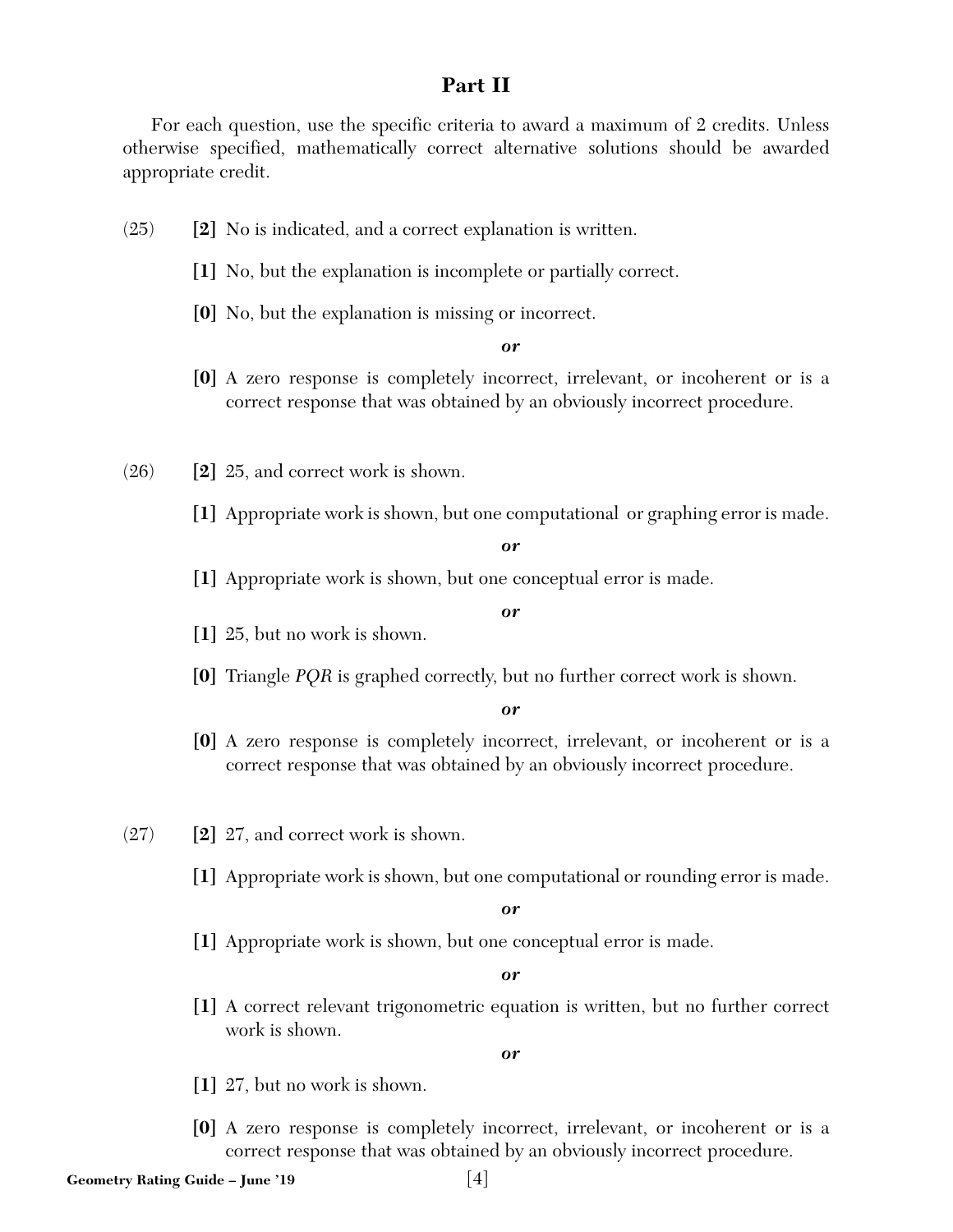- $(28)$  **[2]**  $20\pi$ , and correct work is shown.
	- **[1]** Appropriate work is shown, but one computational error is made.

**[1]** Appropriate work is shown, but one conceptual error is made.

#### *or*

**[1]** Appropriate work is shown, but the answer is not in terms of π.

#### *or*

- **[1]** 20π, but no work is shown.
- **[0]** A zero response is completely incorrect, irrelevant, or incoherent or is a correct response that was obtained by an obviously incorrect procedure.
- (29) **[2]** A correct sequence of rigid motions is written.
	- **[1]** An appropriate sequence of rigid motions is written, but one computational error is made.

*or* 

**[1]** An appropriate sequence of rigid motions is written, but one conceptual error is made.

- **[1]** An appropriate sequence of rigid motions is written, but it is incomplete or partially correct.
- **[0]** A zero response is completely incorrect, irrelevant, or incoherent or is a correct response that was obtained by an obviously incorrect procedure.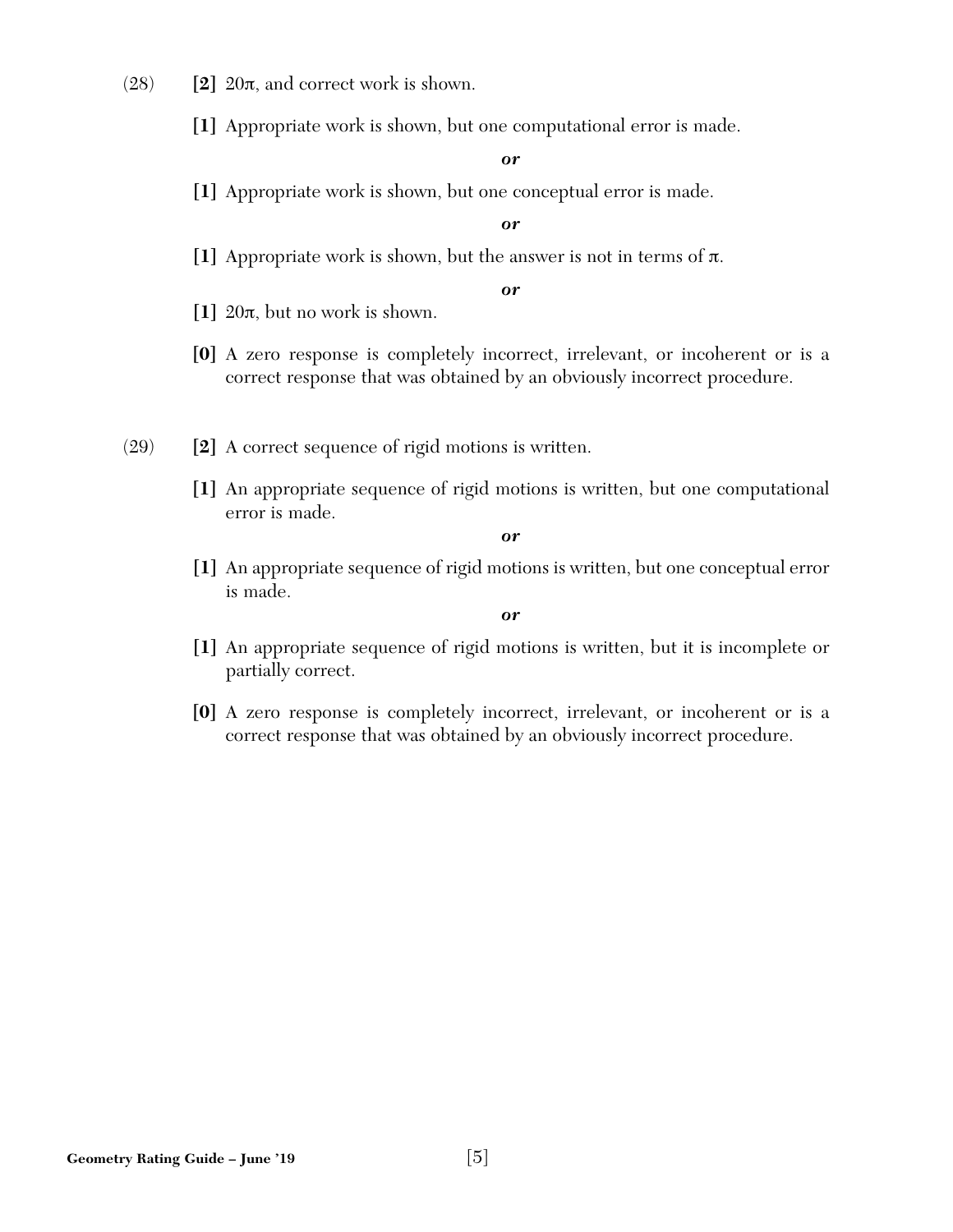- (30) **[2]** 13.2, and correct work is shown.
	- **[1]** Appropriate work is shown, but one computational or rounding error is made.

**[1]** Appropriate work is shown, but one conceptual error is made.

*or* 

**[1]** A correct equation is written to find *RQ*, but no further correct work is shown.

*or* 

- **[1]** 13.2, but no work is shown.
- **[0]** A zero response is completely incorrect, irrelevant, or incoherent or is a correct response that was obtained by an obviously incorrect procedure.
- (31) **[2]** A correct construction is drawn showing all appropriate arcs, and the equilateral triangle is drawn.
	- **[1]** All appropriate arcs are drawn, but the triangle is not drawn.

*or* 

**[1]** Appropriate work is shown, but one construction error is made.

*or* 

- **[1]** A correct construction of an equilateral triangle is drawn in circle *O* using the length of the radius as a side, but it is not inscribed in circle *O*.
- **[0]** A drawing that is not an appropriate construction is shown.

*or* 

**[0]** A zero response is completely incorrect, irrelevant, or incoherent or is a correct response that was obtained by an obviously incorrect procedure.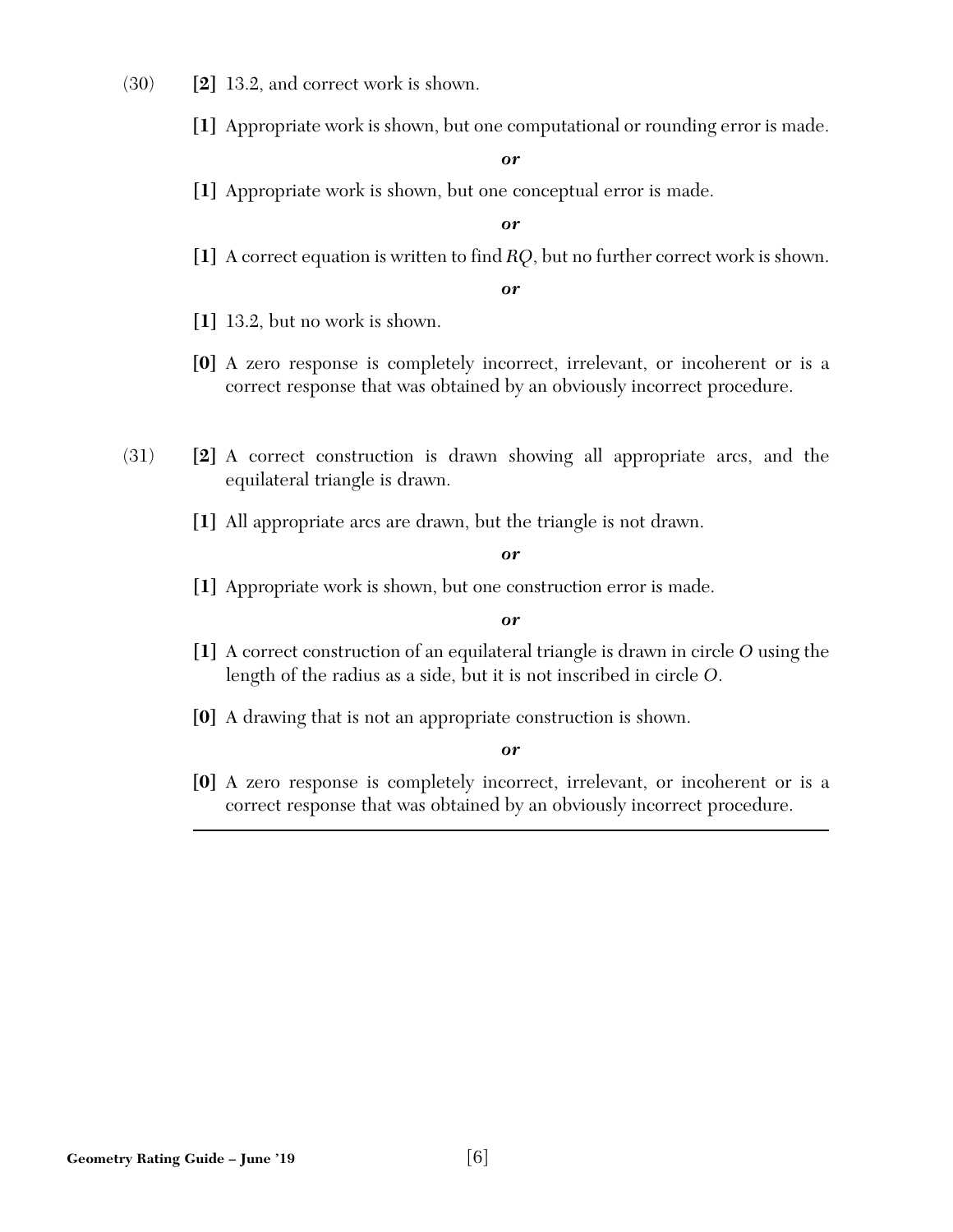# **Part III**

For each question, use the specific criteria to award a maximum of 4 credits. Unless otherwise specified, mathematically correct alternative solutions should be awarded appropriate credit.

- (32) **[4]** Correct work is shown to prove *ABCD* is a trapezoid and not an isosceles trapezoid. Correct concluding statements are made.
	- **[3]** Appropriate work is shown, but one computational or graphing error is made. Concluding statements are written.

#### *or*

- **[3]** Appropriate work is shown, but one concluding statement is missing or incorrect.
- **[2]** Appropriate work is shown, but two or more computational or graphing errors are made.

*or* 

**[2]** Correct work is shown to prove *ABCD* is a trapezoid, and a correct concluding statement is written, but no further correct work is shown.

#### *or*

- **[2]** Appropriate work is shown to prove *ABCD* is not an isosceles trapezoid, and an appropriate concluding statement is written, but no further correct work is shown.
- **[1]** Appropriate work is shown, but two or more computational or graphing errors are made, and one concluding statement is missing or incorrect.

#### *or*

**[1]** Appropriate work is shown to prove *ABCD* is a trapezoid, but the concluding statement is missing or incorrect.

*or* 

**[1]** Appropriate work is shown to prove *ABCD* is not an isosceles trapezoid, but a method other than congruent diagonals is used.

*or* 

[1] Appropriate work is shown to find the slopes of  $\overline{AD}$  and  $\overline{BC}$ , but no further correct work is shown.

- **[1]** Appropriate work is shown to find *AC* and *BD*, but no further correct work is shown.
- **[0]** A zero response is completely incorrect, irrelevant, or incoherent or is a correct response that was obtained by an obviously incorrect procedure.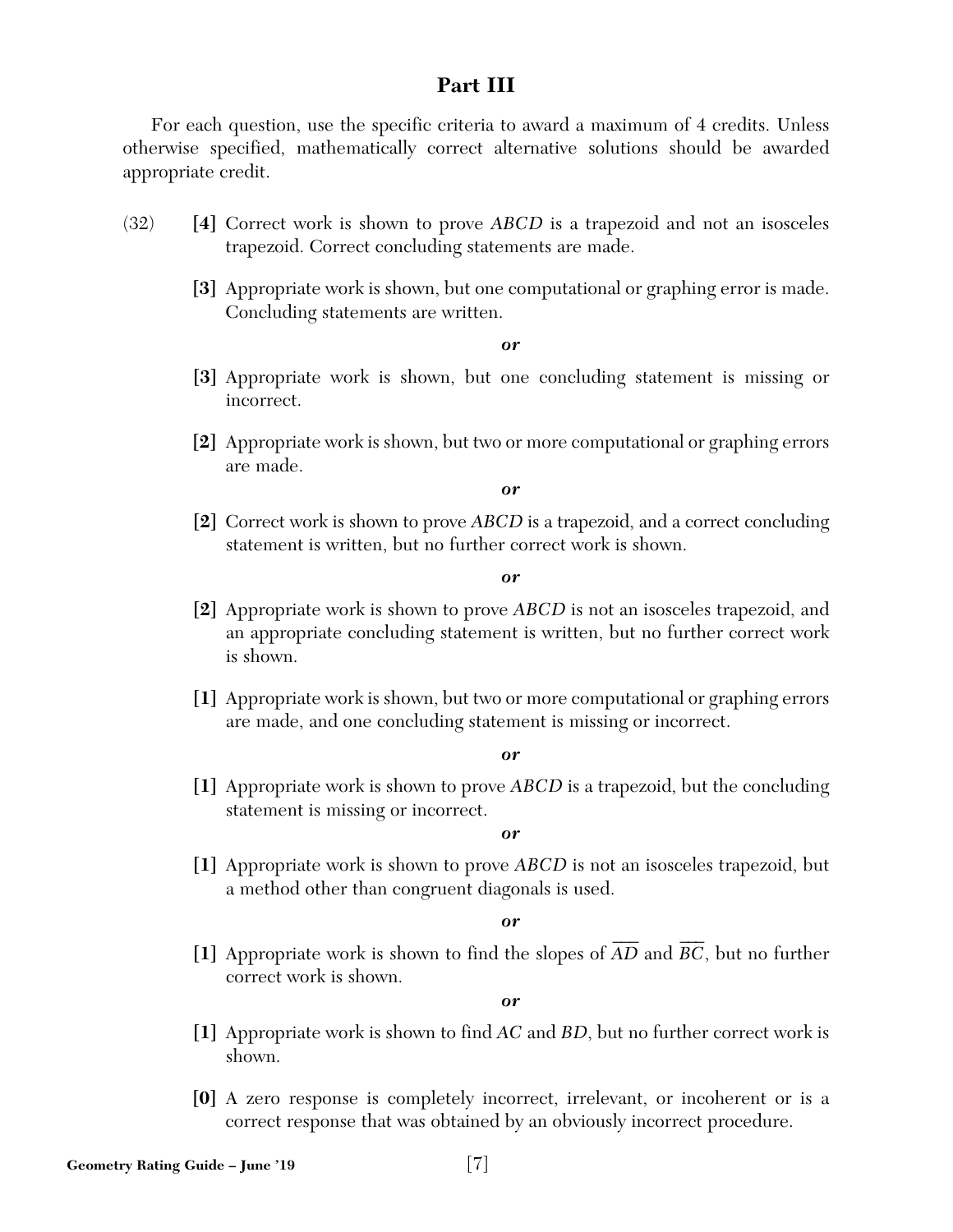- (33) **[4]** 22 and 165, and correct work is shown.
	- **[3]** Appropriate work is shown, but one computational or rounding error is made.
	- **[2]** Appropriate work is shown, but two or more computational or rounding errors are made.

- **[2]** Correct work is shown to find 22, but no further correct work is shown.
- **[1]** Appropriate work is shown to find the volume of the entire pool in cubic inches or cubic feet, but no further correct work is shown.

- **[1]** 22 and 165, but no work is shown.
- **[0]** A zero response is completely incorrect, irrelevant, or incoherent or is a correct response that was obtained by an obviously incorrect procedure.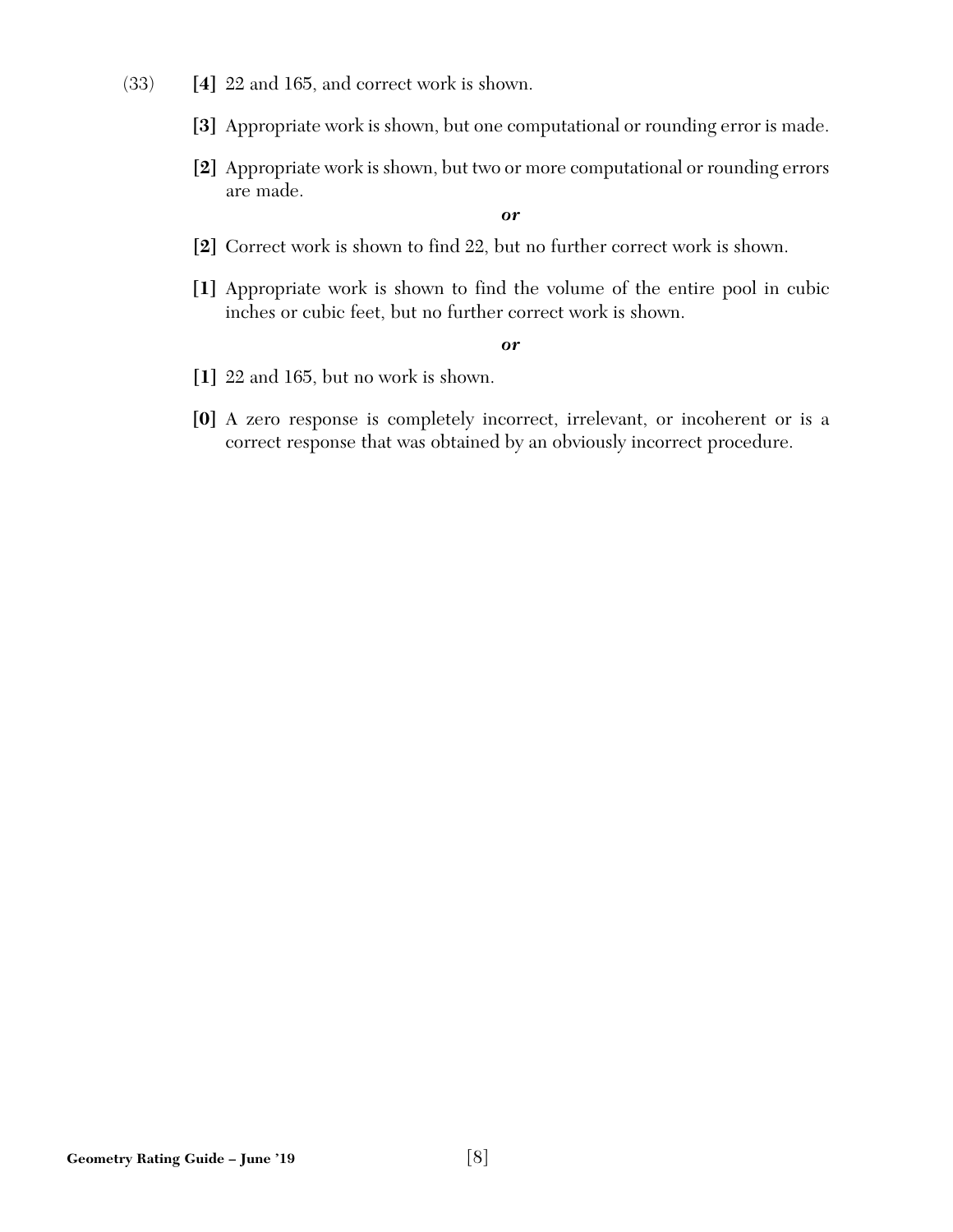- (34) **[4]** 100, and correct work is shown.
	- **[3]** Appropriate work is shown, but one computational error is made.

- **[3]** Appropriate work is shown to find the height to the bottom of the top blade and the height to the top of the top blade, but no further correct work is shown.
- **[2]** Appropriate work is shown, but two or more computational or rounding errors are made.

*or* 

**[2]** Appropriate work is shown, but one conceptual error is made.

*or* 

- **[2]** Appropriate work is shown to find the height to the bottom of the top blade or the height to the top of the top blade, but no further correct work is shown.
- **[1]** Appropriate work is shown, but one conceptual error and one computational or rounding error are made.

*or* 

**[1]** At least one correct relevant trigonometric equation is written, but no further correct work is shown.

- **[1]** 100, but no work is shown.
- **[0]** A zero response is completely incorrect, irrelevant, or incoherent or is a correct response that was obtained by an obviously incorrect procedure.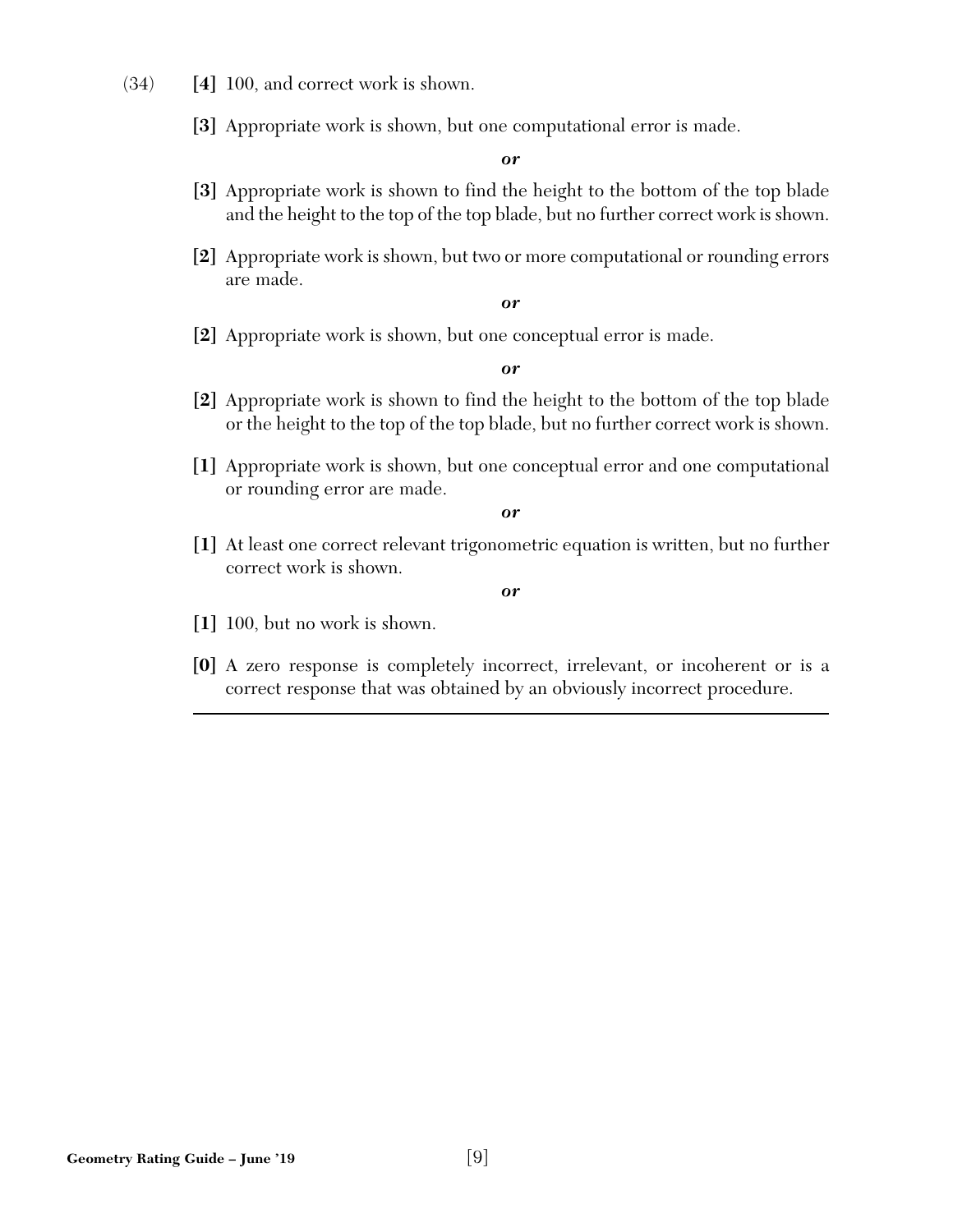# **Part IV**

For this question, use the specific criteria to award a maximum of 6 credits. Unless otherwise specified, mathematically correct alternative solutions should be awarded appropriate credit.

- (35) **[6]** A complete and correct proof that includes a conclusion is written.
	- **[5]** A proof is written that demonstrates a thorough understanding of the method of proof and contains no conceptual errors, but one statement and/or reason is missing or incorrect.
	- **[4]** A proof is written that demonstrates a good understanding of the method of proof and contains no conceptual errors, but two statements and/or reasons are missing or incorrect.

#### *or*

**[4]** A proof is written that demonstrates a good understanding of the method of proof, but one conceptual error is made.

*or* 

- [4] Correct work is shown to prove  $\triangle HEA \sim \triangle TAH$ , but no further correct work is shown.
- **[3]** A proof is written that demonstrates a method of proof, but three statements and/or reasons are missing or incorrect.

*or* 

- **[3]** A proof is written that demonstrates a method of proof, but one conceptual error is made and one statement and/or reason is missing or incorrect.
- **[2]** Some correct relevant statements about the proof are made, but four statements and/or reasons are missing or incorrect.

*or* 

- **[2]** Correct work is shown to prove ∠*HEA* ∠*TAH* or ∠*EAH* ∠*AHT*, but no further correct work is shown.
- **[1]** Only one correct statement and reason are written.
- **[0]** The "given" and/or the "prove" statements are written, but no further correct relevant statements are written.

*or* 

**[0]** A zero response is completely incorrect, irrelevant, or incoherent or is a correct response that was obtained by an obviously incorrect procedure.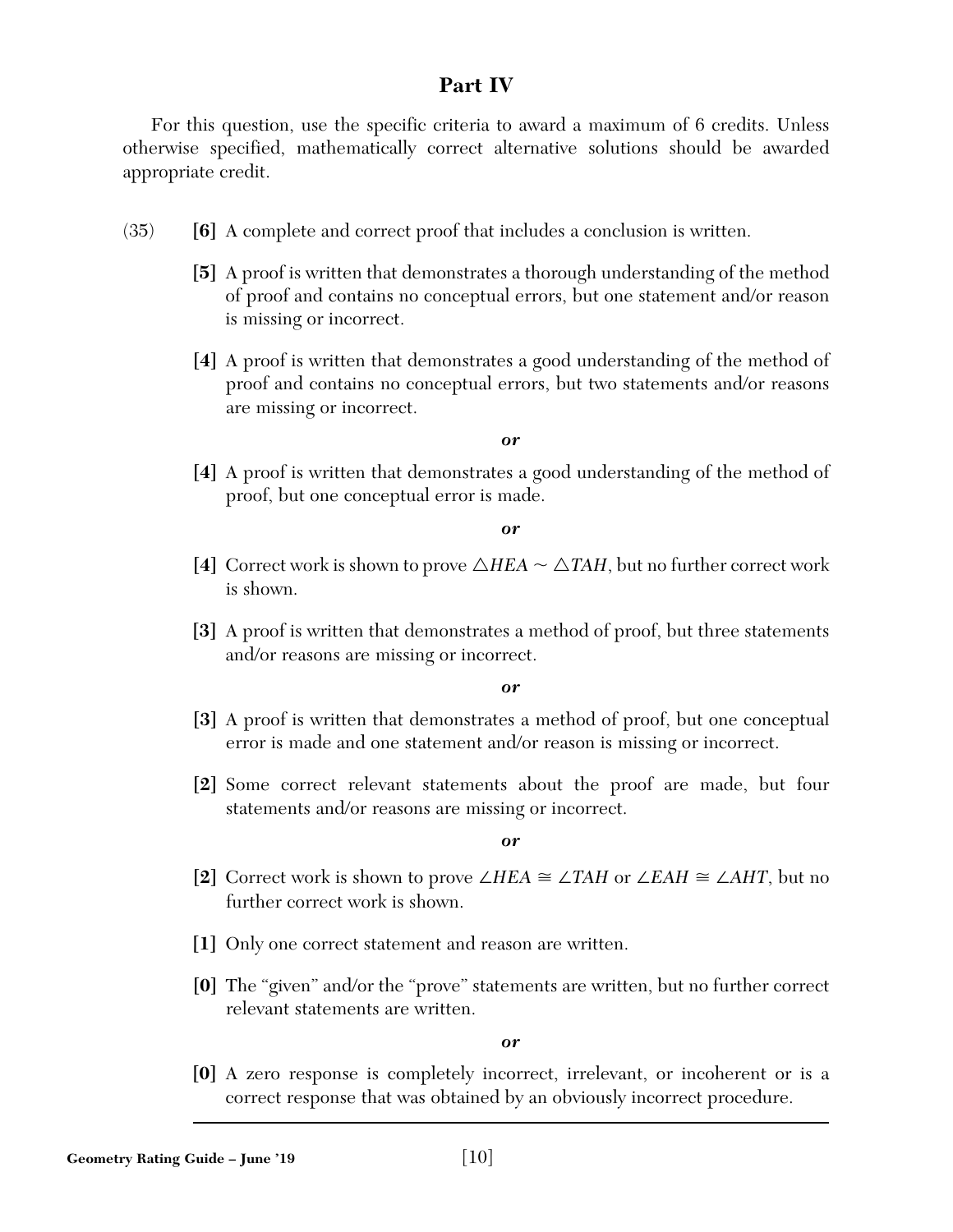#### **Map to the Learning Standards Geometry June 2019**

| Question<br><b>Type</b> |                             | <b>Credits</b> | <b>Cluster</b> |  |
|-------------------------|-----------------------------|----------------|----------------|--|
| 1                       | Multiple Choice             | $\overline{2}$ | G-CO.A         |  |
| $\overline{2}$          | Multiple Choice             | $\overline{2}$ | G-MG.A         |  |
| $\overline{3}$          | Multiple Choice             | $\sqrt{2}$     | G-GMD.B        |  |
| $\overline{4}$          | Multiple Choice             | $\sqrt{2}$     | G-CO.A         |  |
| 5                       | Multiple Choice             | $\overline{2}$ | G-SRT.A        |  |
| 6                       | Multiple Choice             | $\sqrt{2}$     | G-MG.A         |  |
| $\boldsymbol{7}$        | Multiple Choice             | $\mathfrak{2}$ | G-SRT.A        |  |
| 8                       | Multiple Choice             | $\sqrt{2}$     | G-CO.C         |  |
| 9                       | Multiple Choice             | $\sqrt{2}$     | G-SRT.C        |  |
| 10                      | Multiple Choice             | $\overline{2}$ | G-GMD.A        |  |
| 11                      | Multiple Choice             | $\overline{2}$ | G-SRT.B        |  |
| 12                      | Multiple Choice             | $\sqrt{2}$     | G-CO.C         |  |
| 13                      | Multiple Choice             | $\overline{2}$ | $G-C.A$        |  |
| 14                      | Multiple Choice             | $\overline{2}$ | $G-CO.B$       |  |
| 15                      | Multiple Choice             | $\overline{2}$ | G-SRT.B        |  |
| 16                      | Multiple Choice             | $\sqrt{2}$     | G-GPE.B        |  |
| 17                      | Multiple Choice             | $\sqrt{2}$     | G-CO.C         |  |
| 18                      | Multiple Choice             | $\sqrt{2}$     | $G-C.A$        |  |
| 19                      | Multiple Choice             | $\sqrt{2}$     | G-GPE.B        |  |
| 20                      | Multiple Choice             | $\overline{2}$ | G-GPE.A        |  |
| 21                      | Multiple Choice             | $\overline{2}$ | G-CO.C         |  |
| 22                      | Multiple Choice             | $\overline{2}$ | G-SRT.C        |  |
| 23                      | Multiple Choice             | $\overline{2}$ | G-CO.C         |  |
| 24                      | Multiple Choice             | $\sqrt{2}$     | G-CO.C         |  |
| 25                      | <b>Constructed Response</b> | $\sqrt{2}$     | $G-CO.B$       |  |
| 26                      | <b>Constructed Response</b> | $\overline{2}$ | $G$ -GPE.B     |  |
| 27                      | <b>Constructed Response</b> | $\overline{2}$ | G-SRT.C        |  |
| 28                      | <b>Constructed Response</b> | $\overline{2}$ | $G-C.B$        |  |
| 29                      | <b>Constructed Response</b> | $\overline{2}$ | $G-CO.B$       |  |
| 30                      | <b>Constructed Response</b> | $\overline{2}$ | G-SRT.B        |  |
| 31                      | <b>Constructed Response</b> | $\overline{2}$ | $G-CO.D$       |  |
| 32                      | <b>Constructed Response</b> | $\overline{4}$ | G-GPE.B        |  |
| 33                      | <b>Constructed Response</b> | $\overline{4}$ | G-MG.A         |  |
| 34                      | <b>Constructed Response</b> | $\overline{4}$ | G-SRT.C        |  |
| 35                      | <b>Constructed Response</b> | 6              | G-SRT.B        |  |